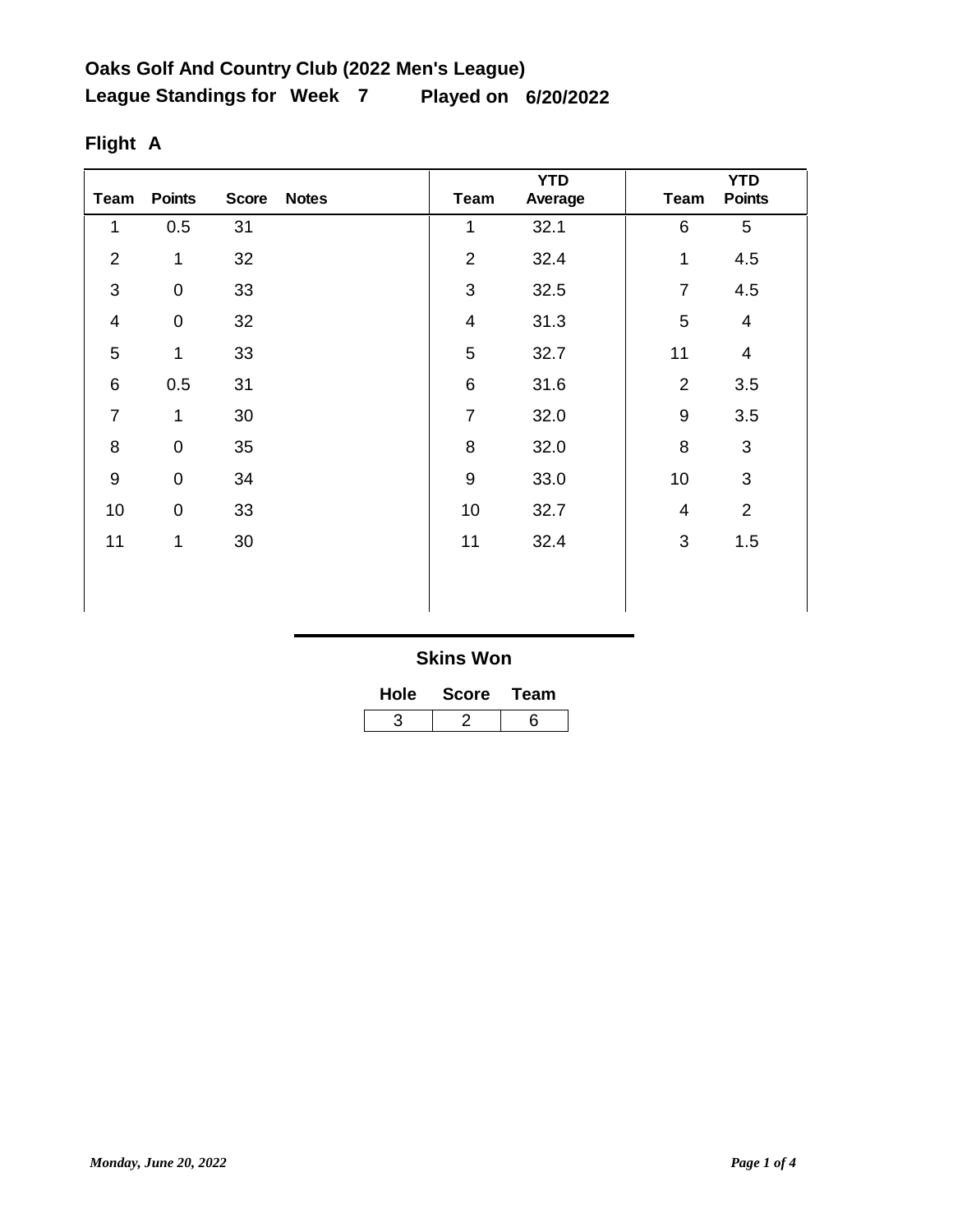| <b>Team</b> | <b>Points</b>       | <b>Score</b> | <b>Notes</b> | Team | <b>YTD</b><br>Average | <b>Team</b> | <b>YTD</b><br><b>Points</b> |
|-------------|---------------------|--------------|--------------|------|-----------------------|-------------|-----------------------------|
| 12          | 1                   | 33           |              | 12   | 33.3                  | 13          | 5.5                         |
| 13          | 0                   | 32           |              | 13   | 32.4                  | 14          | 5                           |
| 14          | 1                   | 32           |              | 14   | 33.9                  | 20          | 5                           |
| 15          | $\mathsf{O}\xspace$ | 34           |              | 15   | 34.1                  | 19          | $\overline{4}$              |
| 16          | $\pmb{0}$           | 35           |              | 16   | 33.4                  | 16          | 3.5                         |
| 17          | 1                   | 34           |              | 17   | 33.4                  | 17          | 3.5                         |
| 18          | 1                   | 32           |              | 18   | 33.9                  | 22          | 3.5                         |
| 19          | 1                   | 31           |              | 19   | 32.5                  | 12          | $\mathfrak{B}$              |
| 20          | 1                   | 33           |              | 20   | 33.3                  | 21          | 2.5                         |
| 21          | $\mathsf{O}\xspace$ | 36           |              | 21   | 35.0                  | 18          | $\overline{2}$              |
| 22          | 0                   | 35           |              | 22   | 33.6                  | 15          | 1                           |
|             |                     |              |              |      |                       |             |                             |
|             |                     |              |              |      |                       |             |                             |

# **Flight B**

### **Skins Won**

| Hole | <b>Score</b> | <b>Team</b> |
|------|--------------|-------------|
|      | з            | 20          |
| ิค   | 2            | 13          |
|      | ว            | ۱۹          |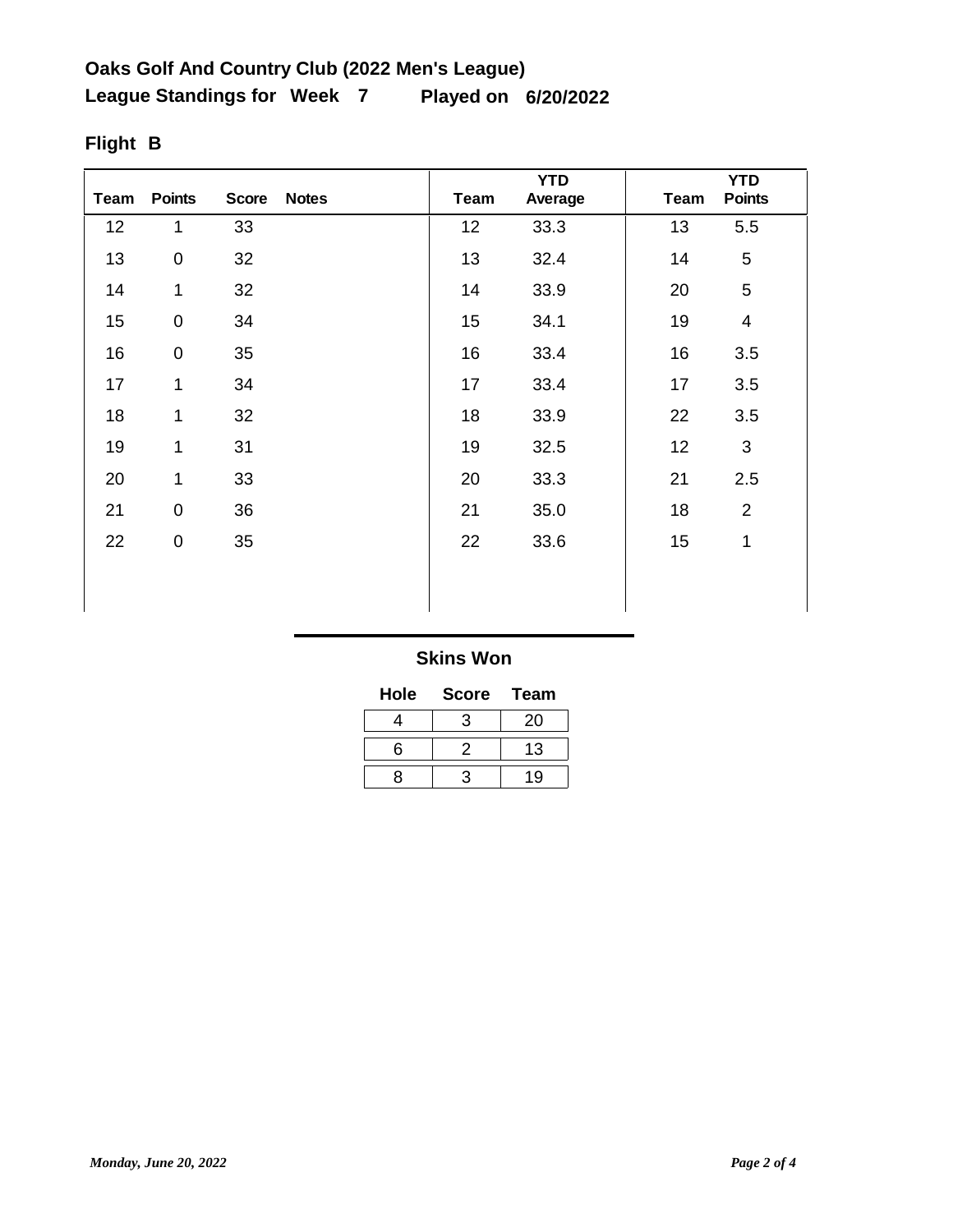| Team | <b>Points</b>       | <b>Score</b> | <b>Notes</b> | Team | <b>YTD</b><br>Average | <b>Team</b> | <b>YTD</b><br><b>Points</b> |
|------|---------------------|--------------|--------------|------|-----------------------|-------------|-----------------------------|
| 23   | 0.5                 | 35           |              | 23   | 34.2                  | 23          | 5                           |
| 24   | $\mathsf{O}\xspace$ | 38           |              | 24   | 34.0                  | 28          | 4.5                         |
| 25   | 1                   | 34           |              | 25   | 35.5                  | 26          | $\overline{\mathcal{A}}$    |
| 26   | 0.5                 | 37           |              | 26   | 36.7                  | 27          | $\overline{\mathcal{A}}$    |
| 27   | 1                   | 33           |              | 27   | 34.1                  | 30          | 4                           |
| 28   | 1                   | 35           |              | 28   | 34.6                  | 31          | 3.5                         |
| 29   | $\mathsf{O}\xspace$ | 38           |              | 29   | 34.4                  | 24          | $\mathfrak{S}$              |
| 30   | 1                   | 36           |              | 30   | 33.3                  | 29          | $\mathfrak{S}$              |
| 31   | 0                   | 36           |              | 31   | 34.9                  | 32          | 3                           |
| 32   | 1                   | 36           |              | 32   | 36.3                  | 33          | 3                           |
| 33   | 0                   | 38           |              | 33   | 36.5                  | 25          | $\overline{2}$              |
|      |                     |              |              |      |                       |             |                             |
|      |                     |              |              |      |                       |             |                             |

# **Flight C**

### **Skins Won**

| Hole | <b>Score</b> | <b>Team</b> |
|------|--------------|-------------|
| 13   | З            | 27          |
| 14   | 2            | 27          |
| 15   |              |             |